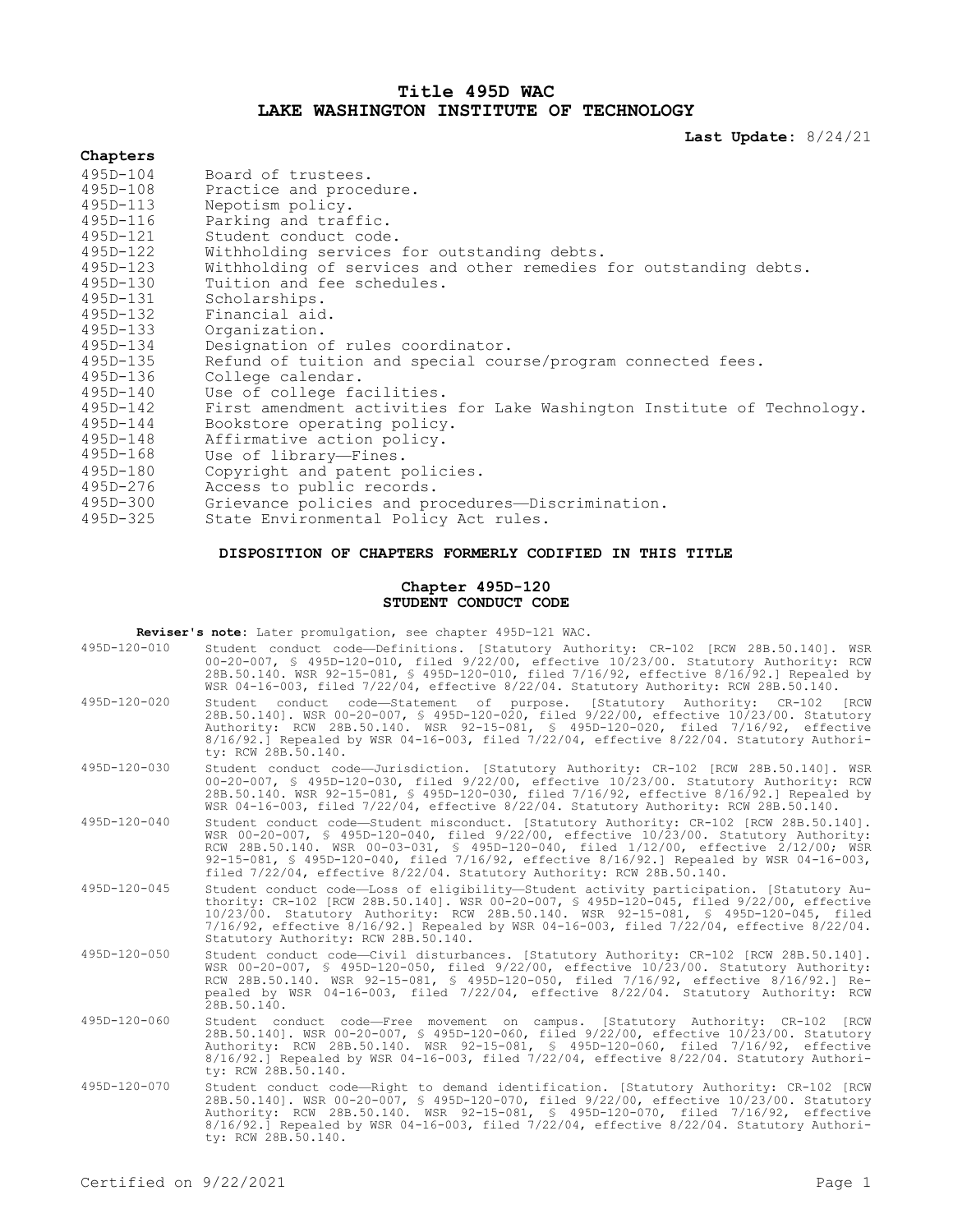495D-120-080 Student conduct code—Academic dishonesty/and classroom/lab/clinic conduct. [Statutory Authority: CR-102 [RCW 28B.50.140]. WSR 00-20-007, § 495D-120-080, filed 9/22/00, effective 10/23/00. Statutory Authority: RCW 28B.50.140. WSR 92-15-081, § 495D-120-080, filed 7/16/92, effective 8/16/92.] Repealed by WSR 04-16-003, filed 7/22/04, effective 8/22/04. Statutory Authority: RCW 28B.50.140.

495D-120-085 Student conduct code—Hazing prohibited. [Statutory Authority: CR-102 [RCW 28B.50.140]. WSR 00-20-007, § 495D-120-085, filed 9/22/00, effective 10/23/00. Statutory Authority: RCW 28B.50.140. WSR 96-07-049, § 495D-120-085, filed 3/18/96, effective 4/18/96.] Repealed by WSR 04-16-003, filed 7/22/04, effective 8/22/04. Statutory Authority: RCW 28B.50.140.

- 495D-120-090 Student conduct code—Campus speakers. [Statutory Authority: CR-102 [RCW 28B.50.140]. WSR 00-20-007, § 495D-120-090, filed 9/22/00, effective 10/23/00. Statutory Authority: RCW 28B.50.140. WSR 92-15-081, § 495D-120-090, filed 7/16/92, effective 8/16/92.] Repealed by WSR 04-16-003, filed 7/22/04, effective 8/22/04. Statutory Authority: RCW 28B.50.140.
- 495D-120-100 Student conduct code—Distribution of information. [Statutory Authority: CR-102 [RCW 28B.50.140]. WSR 00-20-007, § 495D-120-100, filed 9/22/00, effective 10/23/00. Statutory Authority: RCW 28B.50.140. WSR 92-15-081, § 495D-120-100, filed 7/16/92, effective 8/16/92.] Repealed by WSR 04-16-003, filed 7/22/04, effective 8/22/04. Statutory Authority: RCW 28B.50.140.
- 495D-120-110 Student conduct code—Commercial activities. [Statutory Authority: CR-102 [RCW 28B.50.140]. WSR 00-20-007, § 495D-120-110, filed 9/22/00, effective 10/23/00. Statutory Authority: RCW 28B.50.140. WSR 92-15-081, § 495D-120-110, filed 7/16/92, effective 8/16/92.] Repealed by WSR 04-16-003, filed 7/22/04, effective 8/22/04. Statutory Authority: RCW 28B.50.140.
- 495D-120-120 Student conduct code—Student conduct sanctions. [Statutory Authority: CR-102 [RCW 28B.50.140]. WSR 00-20-007, § 495D-120-120, filed 9/22/00, effective 10/23/00. Statutory Authority: RCW 28B.50.140. WSR 92-15-081, § 495D-120-120, filed 7/16/92, effective 8/16/92.] Repealed by WSR 04-16-003, filed 7/22/04, effective 8/22/04. Statutory Authority: RCW 28B.50.140.
- 495D-120-130 Student conduct code—Initiation of discipline. [Statutory Authority: CR-102 [RCW 28B.50.140]. WSR 00-20-007, § 495D-120-130, filed 9/22/00, effective 10/23/00. Statutory Authority: RCW 28B.50.140. WSR 92-15-081, § 495D-120-130, filed 7/16/92, effective 8/16/92.] Repealed by WSR 04-16-003, filed 7/22/04, effective 8/22/04. Statutory Authority: RCW 28B.50.140.
- 495D-120-140 Student conduct code—Appeal of academic action or disciplinary action and student grievances. [Statutory Authority: CR-102 [RCW 28B.50.140]. WSR 00-20-007, § 495D-120-140, filed 9/22/00, effective 10/23/00. Statutory Authority: RCW 28B.50.140. WSR 92-15-081, § 495D-120-140, filed 7/16/92, effective 8/16/92.] Repealed by WSR 04-16-003, filed 7/22/04, effective 8/22/04. Statutory Authority: RCW 28B.50.140.
- 495D-120-150 Discipline—Brief adjudicative proceedings. [Statutory Authority: RCW 28B.50.140. WSR 92-15-081, § 495D-120-150, filed 7/16/92, effective 8/16/92.] Repealed by WSR 00-20-007, filed 9/22/00, effective 10/23/00. Statutory Authority: CR-102 [RCW 28B.50.140].
- 495D-120-160 Discipline review—Formal adjudicative proceedings. [Statutory Authority: RCW 28B.50.140. WSR 92-15-081, § 495D-120-160, filed 7/16/92, effective 8/16/92.] Repealed by WSR 00-20-007, filed 9/22/00, effective 10/23/00. Statutory Authority: CR-102 [RCW 28B.50.140].
- 495D-120-170 Student conduct code—Refunds and access. [Statutory Authority: CR-102 [RCW 28B.50.140]. WSR 00-20-007, § 495D-120-170, filed 9/22/00, effective 10/23/00. Statutory Authority: RCW 28B.50.140. WSR 92-15-081, § 495D-120-170, filed 7/16/92, effective 8/16/92.] Repealed by WSR 04-16-003, filed 7/22/04, effective 8/22/04. Statutory Authority: RCW 28B.50.140.
- 495D-120-180 Student conduct code—Readmission after dismissal or suspension. [Statutory Authority: CR-102 [RCW 28B.50.140]. WSR 00-20-007, § 495D-120-180, filed 9/22/00, effective 10/23/00. Statutory Authority: RCW 28B.50.140. WSR 92-15-081, § 495D-120-180, filed 7/16/92, effective 8/16/92.] Repealed by WSR 04-16-003, filed 7/22/04, effective 8/22/04. Statutory Authority: RCW 28B.50.140.
- 495D-120-190 Student conduct code—Reestablishment of academic standing. [Statutory Authority: CR-102 [RCW 28B.50.140]. WSR 00-20-007, § 495D-120-190, filed 9/22/00, effective 10/23/00. Statutory Authority: RCW 28B.50.140. WSR 92-15-081, § 495D-120-190, filed 7/16/92, effective 8/16/92.] Repealed by WSR 04-16-003, filed 7/22/04, effective 8/22/04. Statutory Authority: RCW 28B.50.140.
- 495D-120-200 Student conduct code—Reporting, recording, and maintaining records. [Statutory Authority: CR-102 [RCW 28B.50.140]. WSR 00-20-007, § 495D-120-200, filed 9/22/00, effective 10/23/00. Statutory Authority: RCW 28B.50.140. WSR 92-15-081, § 495D-120-200, filed 7/16/92, effective 8/16/92.] Repealed by WSR 04-16-003, filed 7/22/04, effective 8/22/04. Statutory Authority: RCW 28B.50.140.

### **Chapter 495D-280 FAMILY EDUCATIONAL RIGHTS AND PRIVACY ACT**

- 495D-280-010 Family Educational Rights and Privacy Act—General policy. [Statutory Authority: RCW<br>28B.50.140(13). WSR 11-19-083, § 495D-280-010, filed 9/20/11, effective 10/21/11. Statu-<br>tory Authority: CR-102 [RCW 28B.50.1 effective 10/23/00. Statutory Authority: RCW 28B.50.140. WSR 92-15-081, § 495D-280-010, filed 7/16/92, effective 8/16/92.] Repealed by WSR 14-14-047, filed 6/25/14, effective 7/26/14. Statutory Authority: RCW 28B.50.140(13).
- 495D-280-015 Family Educational Rights and Privacy Act—Definitions. [Statutory Authority: RCW 28B.50.140(13). WSR 11-19-083, § 495D-280-015, filed 9/20/11, effective 10/21/11. Statutory Authority: CR-102 [RCW 28B.50.140]. WSR 00-20-007, § 495D-280-015, filed 9/22/00, effective 10/23/00. Statutory Authority: RCW 28B.50.140. WSR 92-15-081, § 495D-280-015,